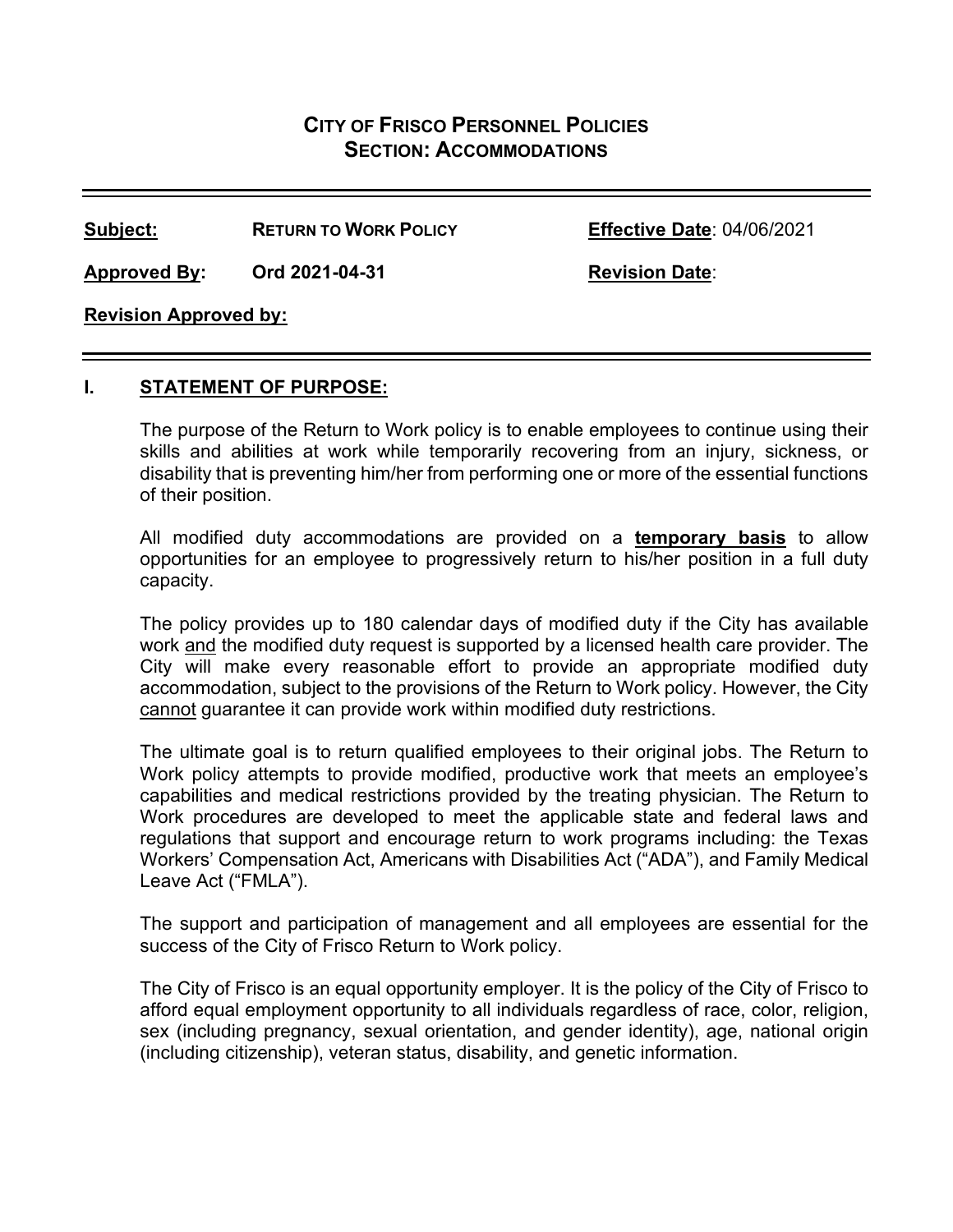# **II. ELIGIBILITY**

Employees eligible to participate in the Return to Work policy must:

- Be an active employee of the City;
- Be released by a licensed health care provider to return to work; and
- Provide a completed and signed City of Frisco [Modified Duty and Return to](https://www.friscotexas.gov/DocumentCenter/View/15370/Modified-Duty-Request-Form)  [Work](https://www.friscotexas.gov/DocumentCenter/View/15370/Modified-Duty-Request-Form) Form or other documentation from a licensed physician, i.e. DWC73 (meeting the City's requirements) supporting their work restrictions and/or reduced hours.

Subject to applicable state and federal laws and regulations, because modified duty is a short-term accommodation, modified duty will not exceed 180 calendar days in the 12 month rolling period from the date modified duty is requested or 12-months from the date the physician approved modified duty, whichever is less. The 'rolling calendar' considers time used under the Policy in the 12-months prior to the date modified duty is requested. If an employee did not work modified duty during the previous 12-months, they are eligible for up to 180 calendar days of modified duty. If modified duty was worked during the previous 12-months, the number of calendar modified duty days worked will be deducted from 180 and the employee will be eligible for the remaining number of calendar days.

Example: Jane Doe has been cleared by her physician to return to work with restrictions. Jane was approved for 120-calendar days of modified duty from January 1 – May 1 and returned to full duty on May 2. Later that same year, Jane requested modified duty again and provided a return to work note with restrictions, Jane would only be eligible for 60 calendar days of modified duty.

# **III. PROCEDURES**

#### **Requesting Modified Duty:**

An eligible employee requesting modified duty must take the following actions:

- 1. Provide a completed [Modified Duty and Return to Work](https://www.friscotexas.gov/DocumentCenter/View/15370/Modified-Duty-Request-Form) Form with identified restrictions requiring modified duty to Human Resources. The Modified Duty and Return to Work Form must be completed and signed by a licensed health care provider no less than 30 days from the date of the request. The Modified Duty and Return to Work Form must also specify the employee's detailed work restrictions, and anticipated duration of the restrictions.
- 2. Upon receipt of the Modified Duty and Return to Work Form, Human Resources will confirm the following: (1) if modified duty is available; and (2) if the work restrictions can be reasonably accommodated. Reasonable accommodations will be evaluated in accordance with the City's ADA policies.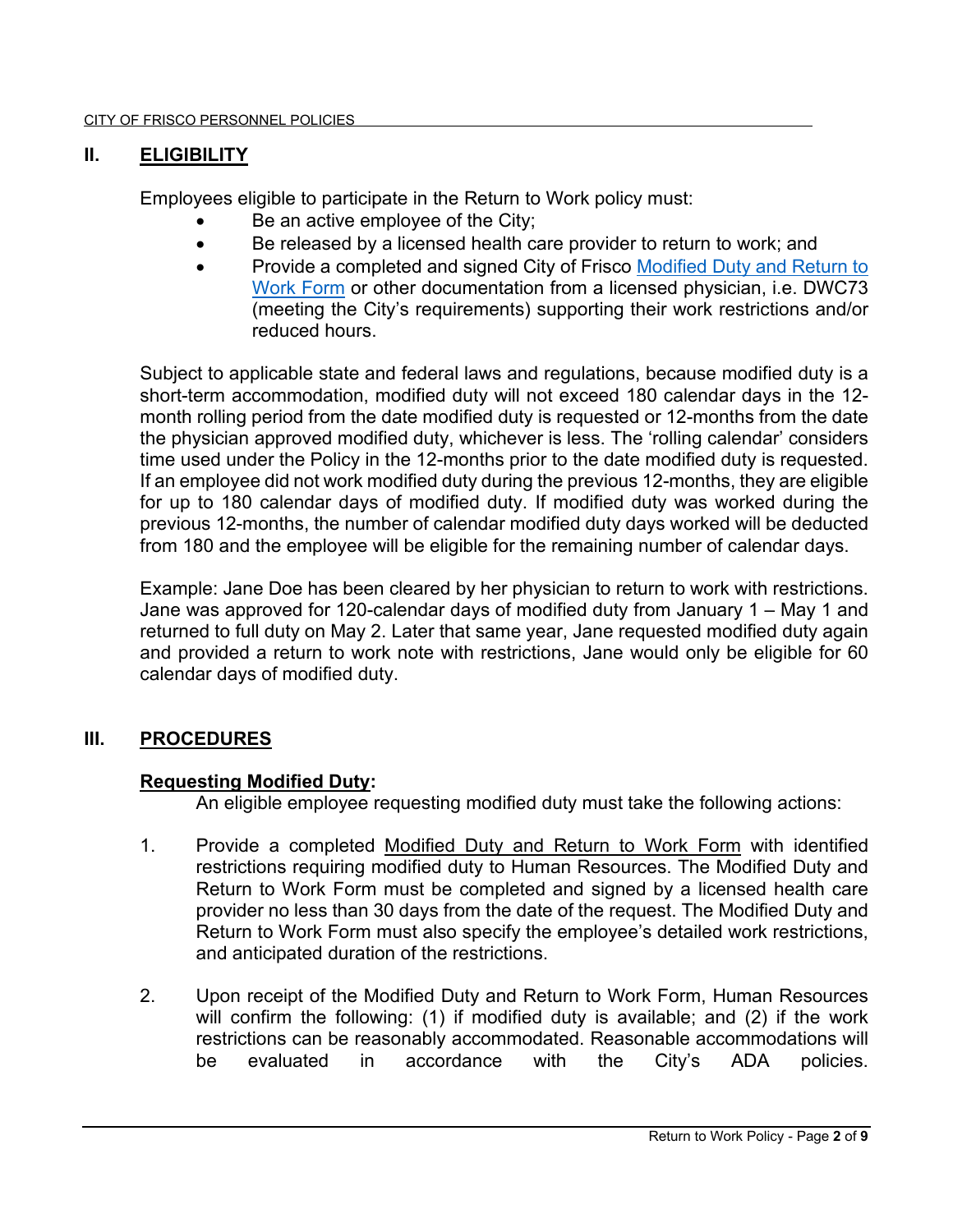#### CITY OF FRISCO PERSONNEL POLICIES

- 3. Once confirmed, Human Resources will notify the employee if modified duty is available and/or what restrictions can be reasonably accommodated.
- 4. If the physician indicates that the employee is not able to return to his/her regular duties, even with minor modifications, but is physically able to perform alternative assignments in his/her own or another department, and a modified duty position is available (as outlined herein), the employee will be offered a modified duty assignment. The priority will be to return employees to their own departments unless duties are not available.
- 5. An employee who requests modified duty may remain on leave or work (if the City can reasonably accommodate a temporary restriction in the employee's existing position) until a determination can be made by the City on the availability of modified duty and/or other reasonable accommodations. The employee, if on leave, will be eligible to use accrued time according to policy while the City determines the availability of modified duty and/or other reasonable accommodations.
- 6. Upon receipt of notification from the treating physician for an on-the-job injury or illness, the employee can return to work to either his/her job with reasonable accommodations or another assignment, Human Resources will notify the employee in writing with a bona fide offer of employment. The offer should include a copy of a Work Status Report (DWC Form -073) that the offer is based on, stipulate the pay to be received by the employee, identify the location/shift/schedule of the position, the physical and time requirements of the position, and any other information the City determines is appropriate. The bona fide offer will include a statement that the employer will only give tasks within the employee's physical abilities, knowledge, and skill, and will provide training if necessary. If the offer is made at a lower pay rate, the workers' compensation carrier may make up the difference of the employee's former pay (if approved by the workers' compensation carrier). Human Resources will also contact the employee with the information that the employee has been approved for return to work by the employee's treating physician and that a position exists effective on a specific date with details regarding the position.

#### **Approved Modified Duty:**

Work assignments and schedules for approved modified duty will be determined by the assigned supervisor.

Employees participating in return to work through either a modified, regular position or an alternative position may not work at any employment outside of the City during the period of the modified regular position or an alternative position,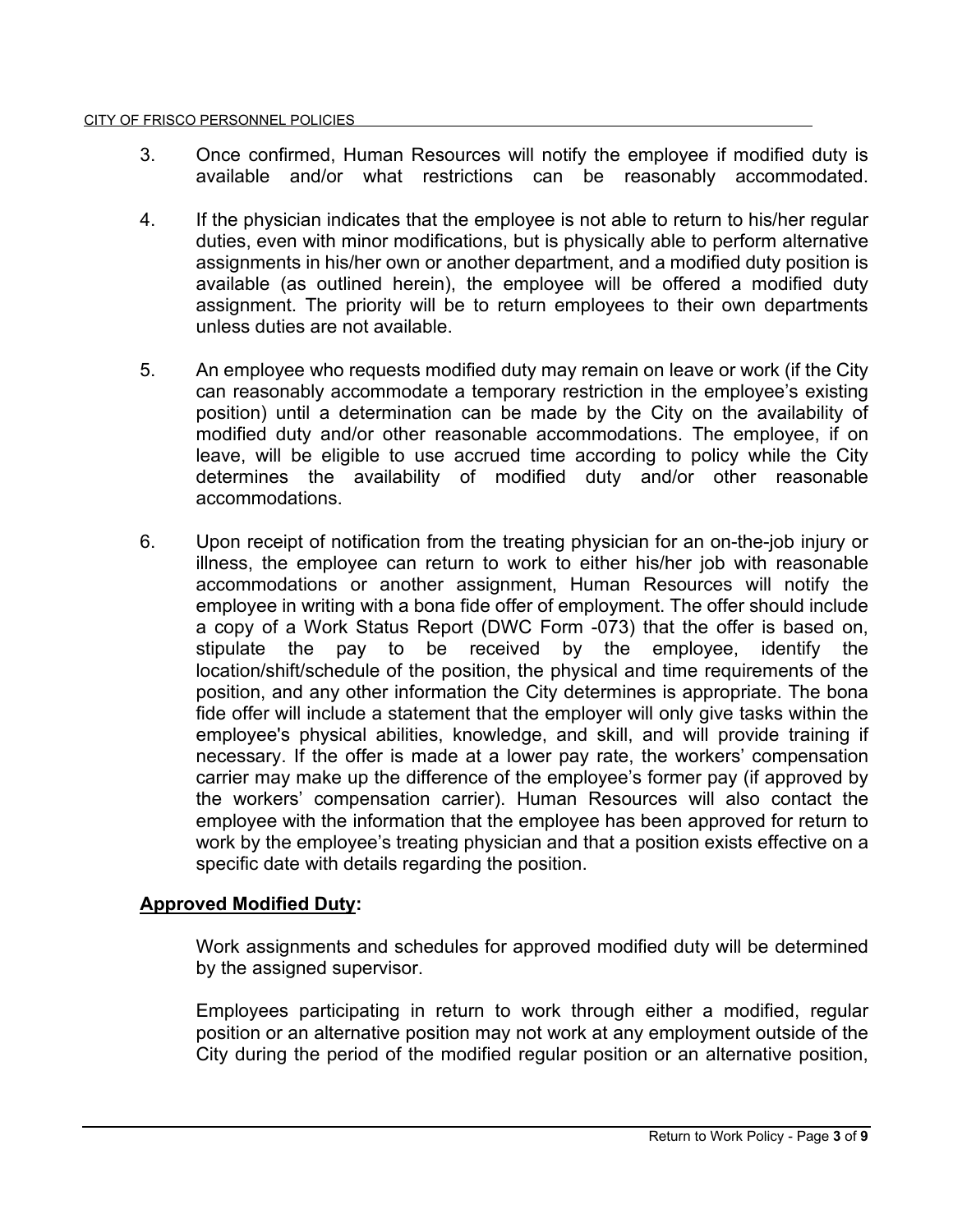without approval from Human Resources and the Department manager.

#### **Unavailable Modified Duty:**

Modified duty may not be available due to one or more of the following reasons:

- insufficient return to work documentation;
- modified duty assignments are not available;
- the employee's work restrictions cannot be reasonably accommodated; and/or
- the employee has exhausted 180 calendar days of modified duty in the 12 month rolling period (as specified above).

#### **Unavailable or Exhausted Modified Duty:**

Subject to applicable state and federal laws and regulations, modified duty will exhaust when an employee reaches the maximum period of 180 calendar days within a 12-month rolling period under the Return to Work policy or any time he/she is medically deemed to have permanent restrictions whichever occurs first.

If an employee has exhausted time under the return to work program or if a modified duty assignment is not available, the employee may do the following:

- Resume or begin a continuous leave using FMLA or City Leave of Absence if the employee is eligible and time is available; and/or
- Request an accommodation under the ADA.

Contact the City's Leave of Absence Administrator in the Appendix.

#### **Failure to accept a Modified Duty assignment for On-the-Job Injury:**

A City of Frisco employee that refuses an approved modified duty assignment under workers' compensation, will no longer be eligible to receive salary continuation as provided by the City. The City of Frisco workers' compensation carrier may also elect to reduce or suspend workers' compensation benefits if a modified duty assignment is refused.

#### **Modified Duty to Full Duty Transition:**

Employees in a position that requires a post-job offer physical ability test are required to complete and pass the WorkSTEPS physical ability test prior to returning to work in a full-duty status.

Additionally, these positions must provide a full-duty release from their physician along with completing the below steps: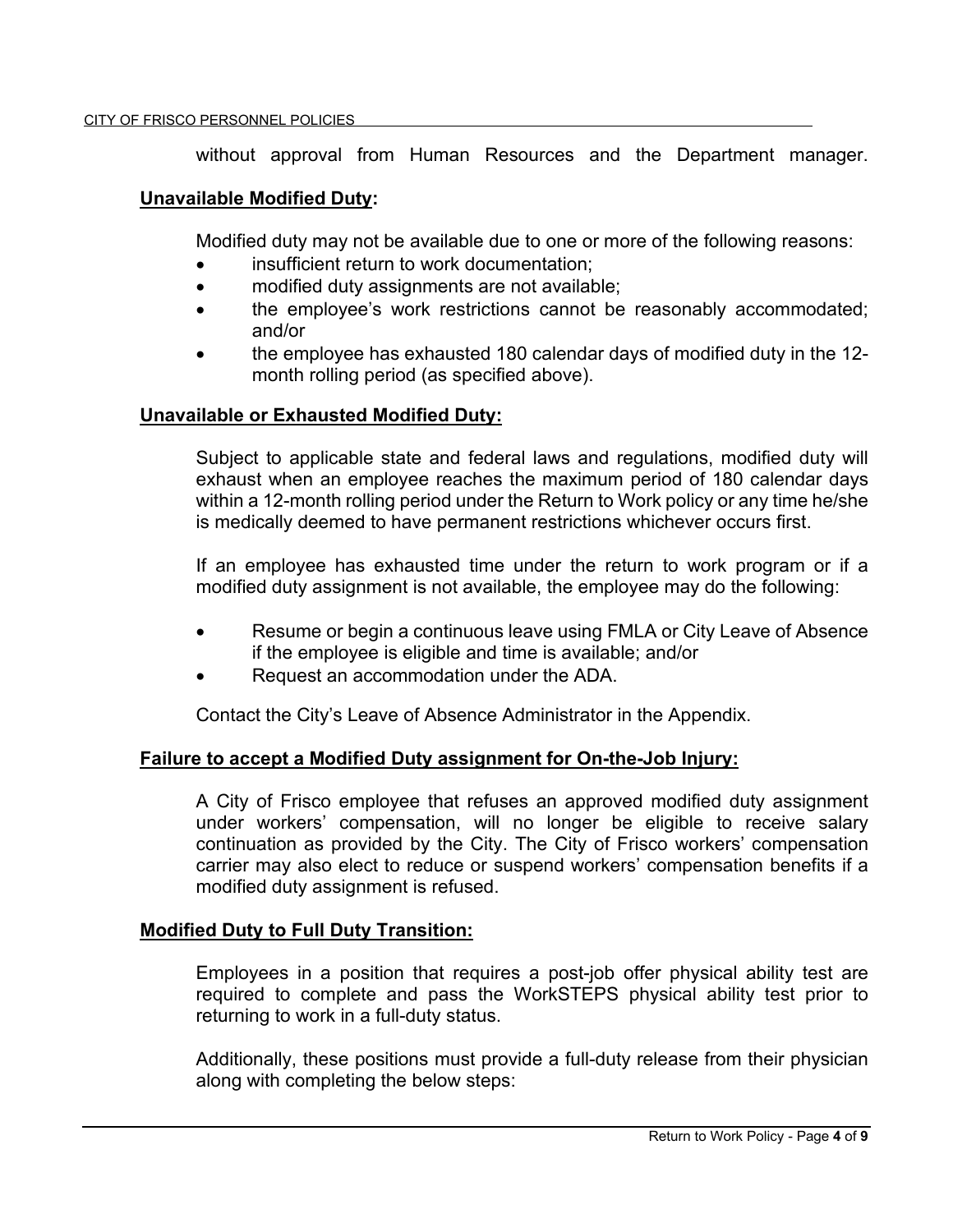#### CITY OF FRISCO PERSONNEL POLICIES

1. Provide a completed [Modified Duty and Return to Work](file://chstore/HR/Forms/Forms%20-NEW-/Health%20&%20Safety/Return%20to%20Work%20Form.pdf) Form to Human Resources. Fire Personnel must complete the Fire specific [Return to Work](file://chstore/HR/Forms/Forms%20-NEW-/Health%20&%20Safety/FD%20RTW%20Authorization%20122117.pdf)  [Authorization Form.](file://chstore/HR/Forms/Forms%20-NEW-/Health%20&%20Safety/FD%20RTW%20Authorization%20122117.pdf) For mental health-related treatment, employees must complete a [Modified Duty and Return to Work Form.](file://chstore/HR/Forms/Forms%20-NEW-/Health%20&%20Safety/RTW%20Fit%20for%20Duty%20Letter%20.pdf)

The Modified Duty and Return to Work Forms must be completed and signed by a licensed medical provider and must specify the date an employee is released to return to work without restrictions.

- 2. Upon receipt of the Modified Duty and Return to Work Form, the City may refer an employee for a medical exam upon his/her return to duty and determination that such an exam is necessary in accordance with City policy. Human Resources will determine if an employee is required to complete a WorkSTEPS physical ability test if WorkSTEPS was required at the time the employee was hired for the position and if the injury or illness is tested through WorkSTEPS. If an employee qualifies to complete the WorkSTEPS physical ability test, Human Resources will notify the employee and provide the [WorkSTEPS Information Form.](file://chstore/HR/Forms/Forms%20-NEW-/Health%20&%20Safety/Worksteps%20Physical%20Agility%20Test%20Info%20for%20RTW%20(1).pdf)
- 3. If an employee is not eligible or required to complete the WorkSTEPS physical ability test, Human Resources will notify both the employee and supervisor to authorize the release to return to work.
- 4. If an employee is released to full duty from a mental health provider, a Modified Duty and Return to Work Form must be completed and provided to Human Resources prior to returning to work.
- 5. The City will review any requests for accommodation in the return to work process through its ADA policy.

#### **IV. DEFINITIONS**

#### **Active Employee:**

- **Full-time employee:** An employee whose position requires working at least 40 hours per workweek;
- **Part-Time Employee:** An employee whose position requires working less than the normal 40-hour workweek but generally no more than 20 hours per week;

#### **Essential Functions:**

The basic job duties that an employee must be able to perform, with or without reasonable accommodations.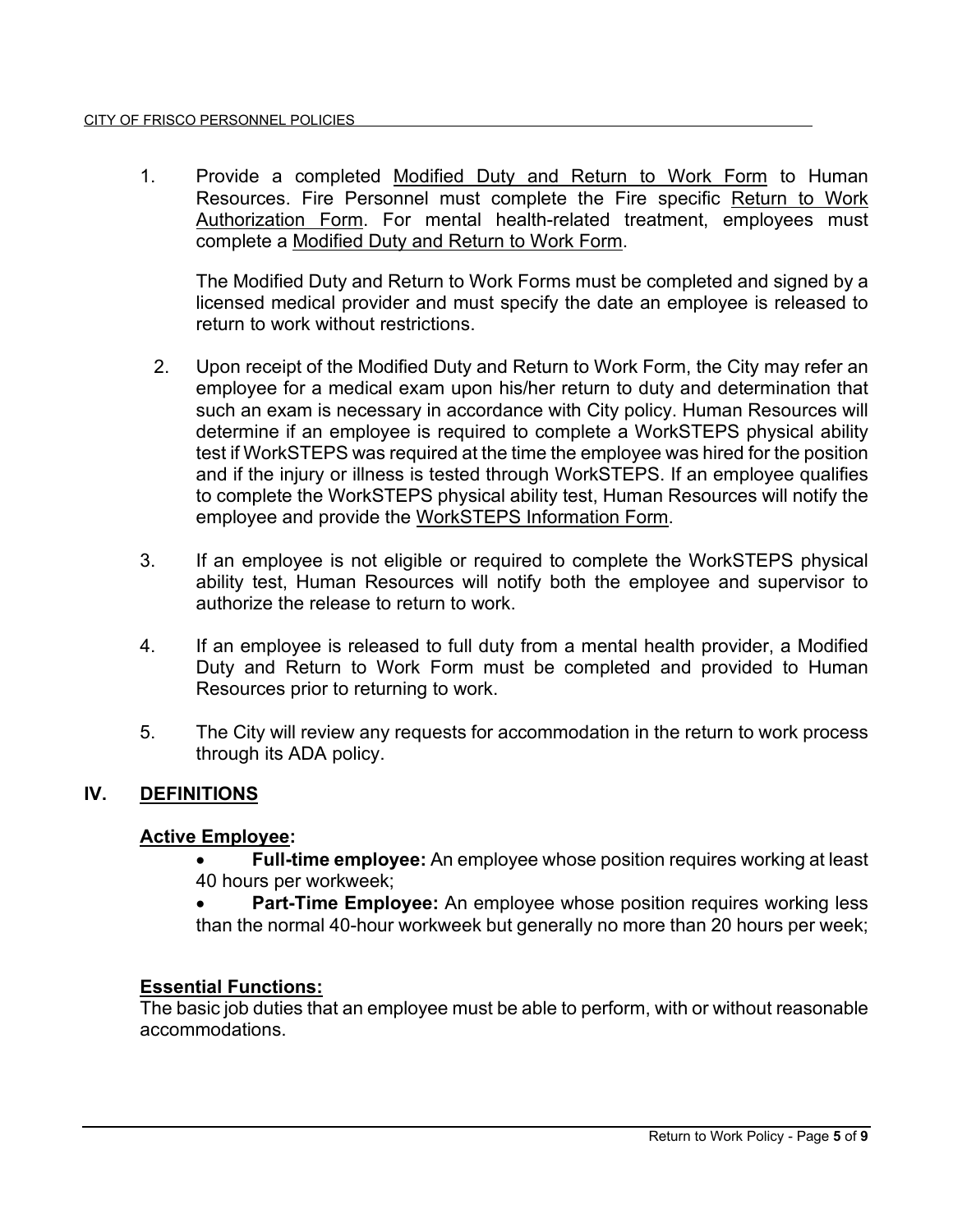#### **Health Care Provider:**

A Doctor of Medicine, osteopathy, psychology, or other legally qualified practitioners of a healing art that is licensed to practice in the state jurisdiction where care is being given and practicing within the scope of that license.

#### **Modified Duty:**

Modified Duty is a temporary assignment for an employee to facilitate his/her return to gainful and productive employment. Modified duty assignments must be appropriate to the employee's skills and level of experience, as determined by the City. An eligible modified duty assignment must adhere to temporary, physician-imposed physical restrictions and/or reduced hours without violating any medical restriction while recovering from an injury, sickness or disability that prevents him/her from performing all the essential functions of their position with or without reasonable accommodations.

#### **Modified Duty and Return to Work Form:**

A work status form administered by the City of Frisco for an employee recovering from an injury, sickness or disability to obtain specific restrictions from his/her treating physician to complete, sign and return to Human Resources. Human Resources will utilize the completed form to ensure restrictions can be reasonably accommodated.

The City of Frisco [Modified Duty and Return to Work Form](https://www.friscotexas.gov/DocumentCenter/View/15370/Modified-Duty-Request-Form) link is located at the bottom of the City of Frisco webpage under Benefits/Leave of Absence.

[https://www.friscotexas.gov/1313/Leave-of-Absence.](https://www.friscotexas.gov/1313/Leave-of-Absence)

#### **WorkSTEPS Physical Ability Test:**

A test that is administered by either a licensed Physical Therapist, Physical Therapist Assistant, or trained personnel under the direction of the City's contracted provider. The test allows the evaluator to assess the employee's ability to perform actual or simulated job tasks and physical fitness tests, which measure an employee's performance of physical tasks such as posture, flexibility, strength, lifting capacity, and other job-specific tasks related to the employee's job description.

# **V. EMPLOYEE RESPONSIBILITIES**

The employee must fully understand his/her restrictions and that performing tasks that do not comply with the restrictions is strictly prohibited. While on a modified duty work assignment, if an employee encounters a situation that requires the employee to perform a task that does not comply with identified work restrictions, the employee must **not** perform the task and report the situation to his/her supervisor immediately.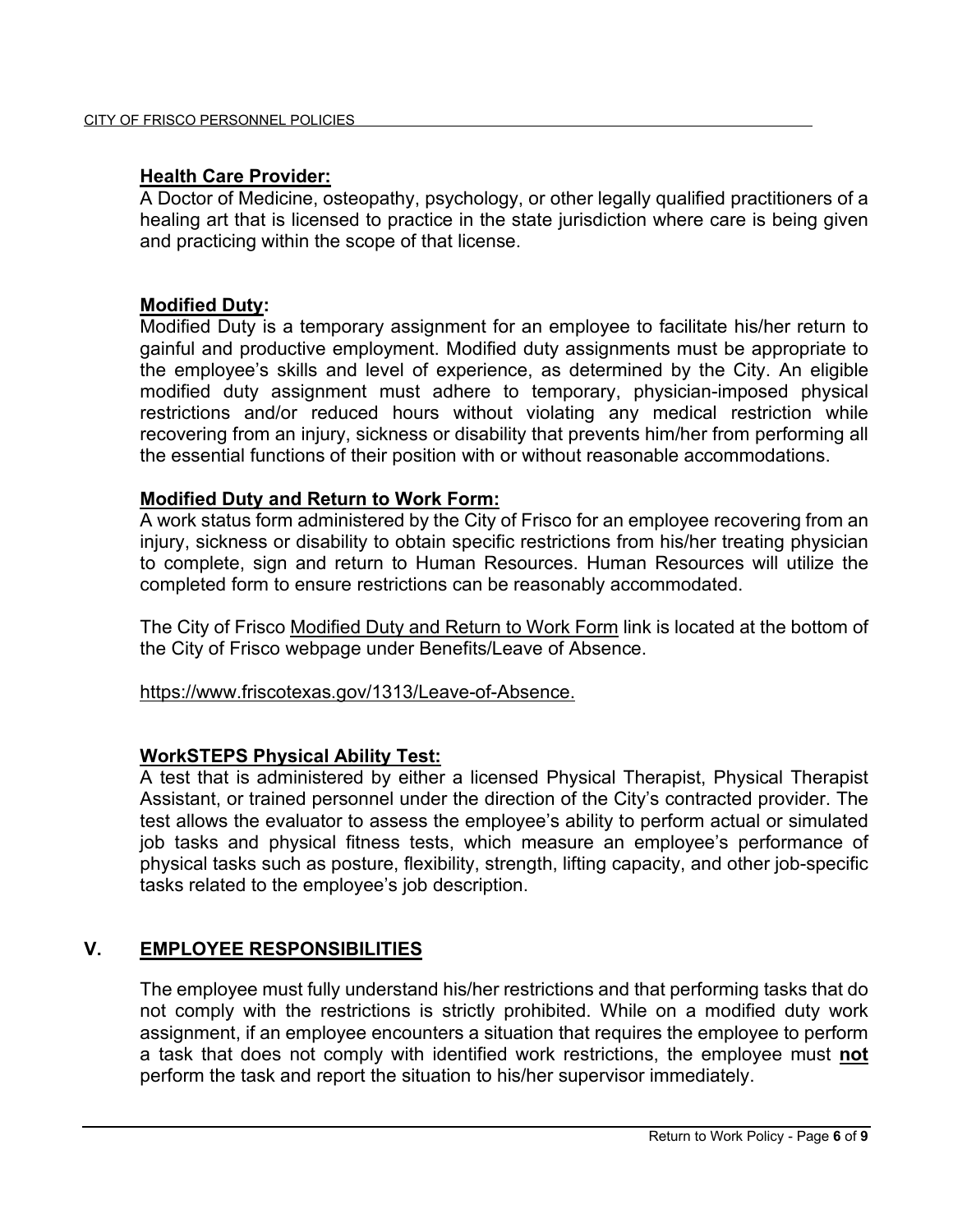All employees are responsible for the following:

- Notifying Human Resources if a physician prescribes work restrictions that impact one or more job functions;
- Timely providing supporting documentation;
- Maintaining communication with Human Resources and the modified duty supervisor on all work status updates, changes in work status, and submission of work status reports.
- Continuing to perform assigned job tasks in a satisfactory manner while on modified duty.

The employee will be in communication with the treating physician and Human Resources until:

- The alternative assignment ends;
- The physician temporarily prohibits the employee from performing the alternative or modified duty assignment;
- There is no longer any useful task available within the entity that the employee can perform;
- The employee fails to meet performance standards of the assignment;
- The employee fails to comply with all rules, regulations, or stipulations of the return to work program and/or the policies of the City of Frisco;
- The employee is able to return to his/her regular, pre-injury duties; and/or
- The employee terminates employment.

# **VI. CITY OF FRISCO EMPLOYEE NAVIGATOR**

The City of Frisco navigator for all leave of absence programs, workers' compensation disability benefits, and the return to work program is the Human Resources Analyst. The Human Resources Analyst is the liaison between all City employees and the main point of contact for the City of Frisco FMLA leave administrator and workers' compensation carrier. The Analyst role is responsible for assisting and promoting policies and procedures while helping employees navigate the leave program. You can reach your City of Frisco Human Resource Analyst at 972-292-5200.

# **VII. APPEALS PROCEDURE**

An employee may appeal a return to work decision by following the steps below:

- Present a written appeal to the Director of Human Resources.
- Director of Human Resources, or his or her representative, in coordination with the employee's Director, will meet with the employee and forward a recommendation to the City Manager.
- The City Manager will make a final and binding decision without further appeal.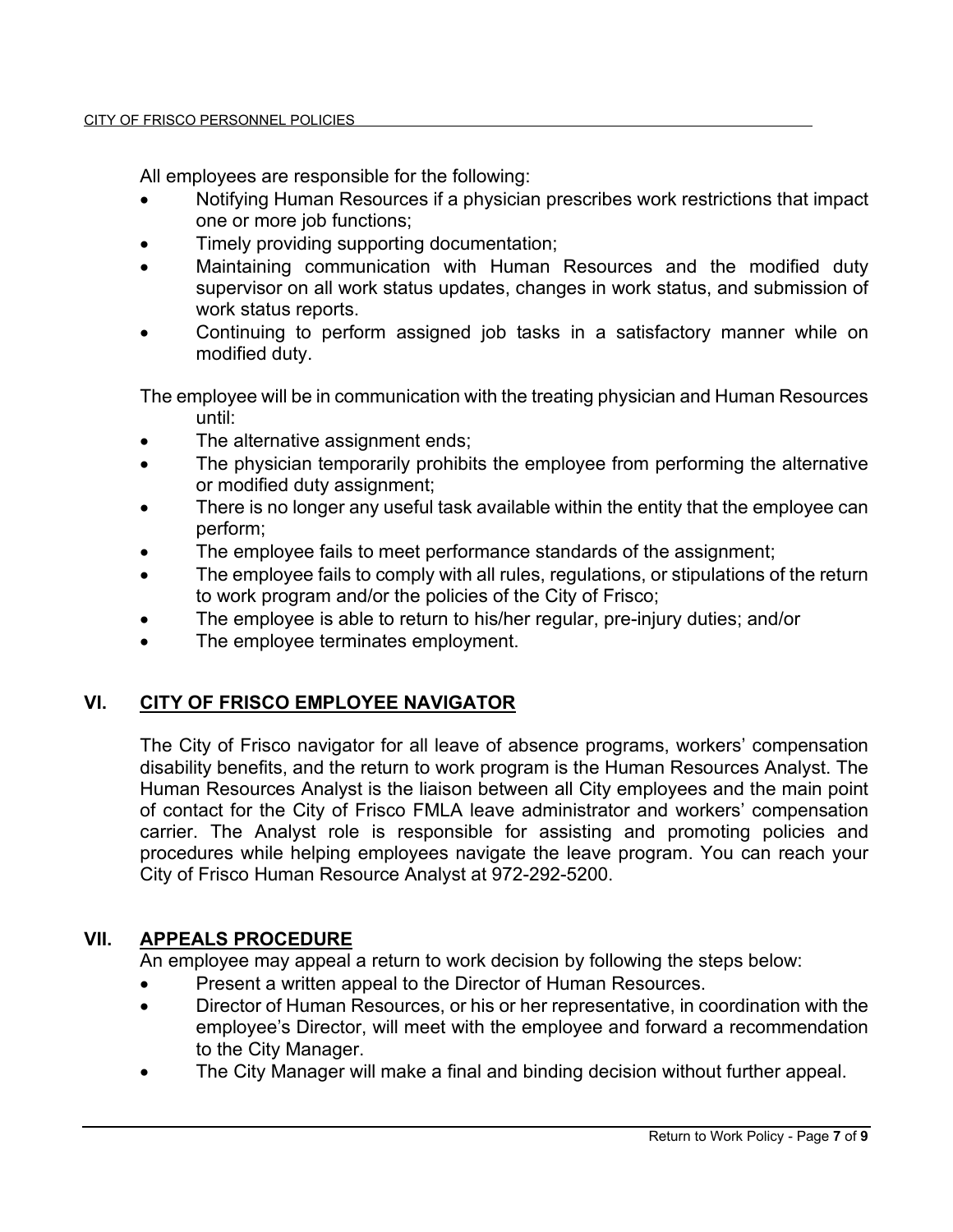## **VIII. FRAUD**

An employee who fraudulently obtains and/or submits medical documentation regarding modified duty will be subject to disciplinary action up to, and including, termination.